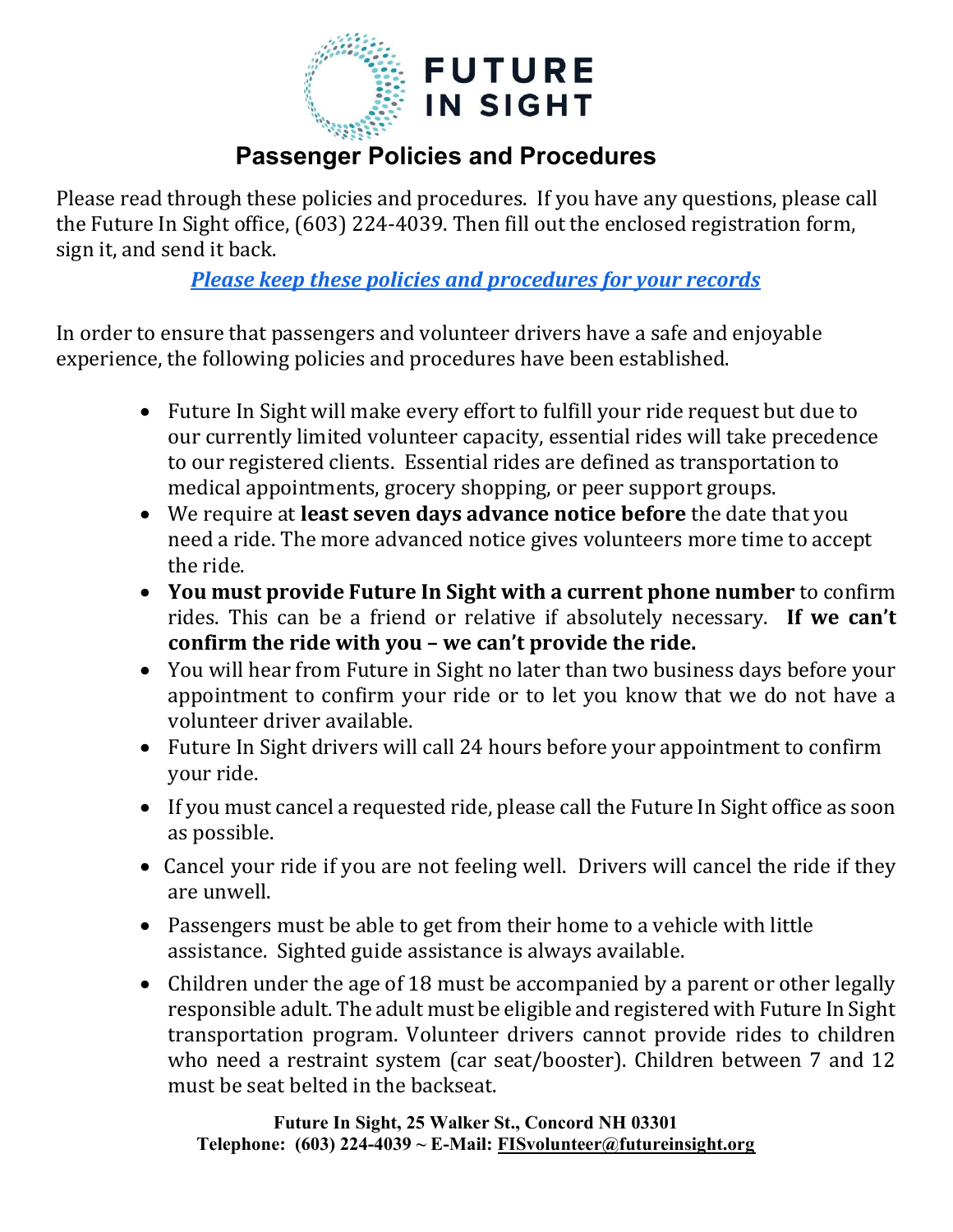- Volunteer drivers can assist in filling out forms (which will remain confidential) but cannot sign any forms.
- All Future In Sight passengers and volunteer drivers must wear seat belts.
- No smoking, use of tobacco products, electronic cigarettes, vaping, etc., is allowed during a ride.
- Future In Sight transportation services will be canceled during severe snowstorms or other severe weather.
- Future In Sight volunteer drivers reserve the right to refuse to give a ride if there are concerns for someone's safety or comfort. This would include, but is not limited to:
	- If a passenger is not able to get safely into the vehicle.
	- If walkways, driveways, etc. are not clear of things like snow, ice or debris.
	- If a passenger appears to be impaired by alcohol or drugs.
	- Harassing, offensive, abusive or dangerous behavior and language is not tolerated. Such behavior on the part of passengers or volunteer drivers should be reported to the Coordinator of Volunteer Services.
- Volunteer drivers cannot dispense or administer any medications nor can they drive someone from a doctor's office to an emergency room. 911 will be called if there is an urgent medical problem during a ride.
- Drivers are volunteers who are committed to providing passengers with high quality service. It is important that their commitment is valued. Passengers are asked to adhere to the times of their appointments.
- If you are not at home when a volunteer driver arrives you will be considered a "no show." If you have three "no shows" you may be permanently suspended from Future In Sight's volunteer services.
- Be flexible! You might have two different volunteer drivers—one to pick you up and one to bring you back home. Volunteer drivers are not required to wait with you during your appointment.
	- o Please be ready on time. At the discretion of the Coordinator of Volunteer Services, passengers who are habitually late may be suspended from volunteer services.
	- o There are times when neither the volunteer driver nor the passenger is in control of the schedule, for example, when a doctor's office is running late. If an office is running so far behind that it conflicts with the rest of a volunteer driver's schedule; you will be asked to reschedule your appointment so that the volunteer driver will have time to return you safely home.